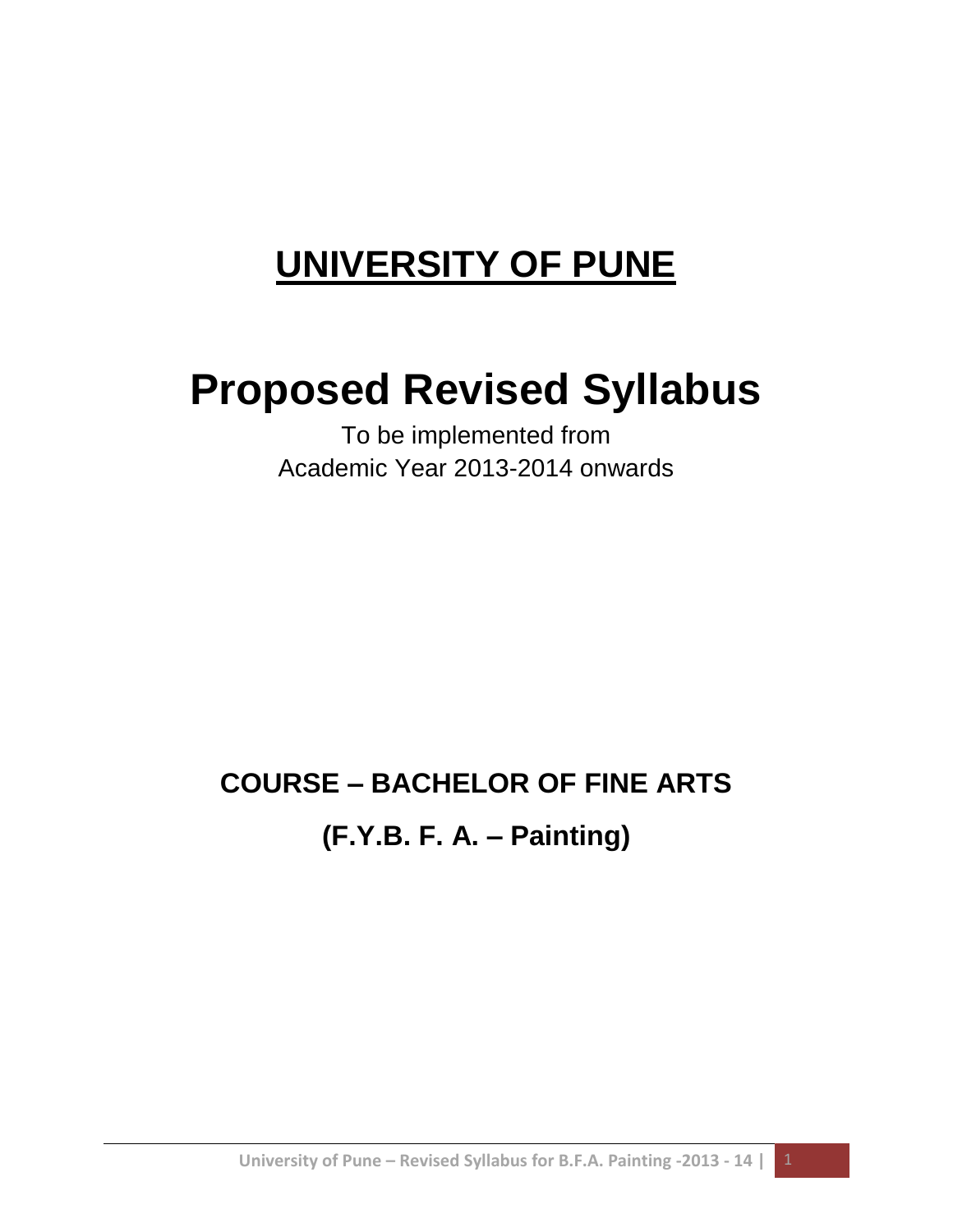# **University of Pune**

# **Structure of Syllabus**

**To be implemented from the academic year 2013 - 2014**

# **1. Title of the course: : First Year Bachelor of Fine Arts (Painting) F.Y.B.F.A (Painting))**

# **Course Duration: 4 years**

- **First Year Bachelor of Fine Arts (Painting)** F.Y.B.F.A (Painting)
- **Second Year Bachelor of Fine Arts (Painting)** S.Y.B.F.A (Painting)
- **Third Year Bachelor of Fine Arts (Painting)** T.Y.B.F.A (Painting)
- **Final Year Bachelor of Fine Arts (Painting)** Final B.F.A (Painting)

# **2. Preamble of the syllabus:**

The first Year will prepare the foundation in visual arts-

- Knowing the artist's tools and materials and finding their possibilities and limitations through series of free and elaborate exercise.
- Understanding of the basic forms and the fundamentals of drawing and design.
- Training in observation and expression
- This covers the training both theoretical and practical.
- The student is made aware of the basic shapes and forms together with his understanding of space, in which these are relatively placed.
- In the practical application, these fundamentals are applied in drawing and design where student learns to see the nature in subjective way and understands the basic relationship between seeing and feeling, thus he is made familiar with visual perception: Form & matter relation between the objects of art and nature, origin of plastic arts as way of human sensibilities and human urge for expression.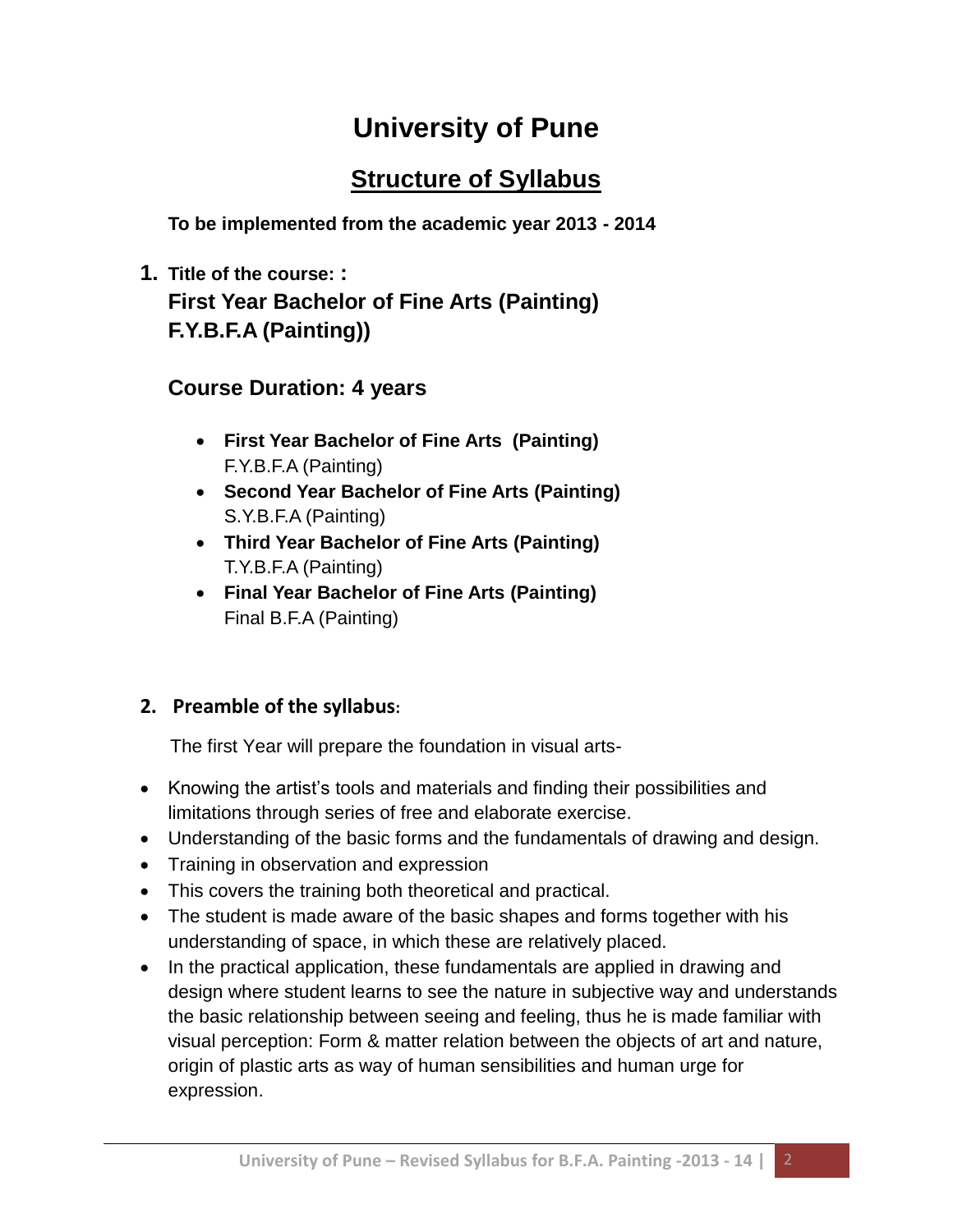He is also taught through series of exercises, how an artist sees & expresses, how the most of the objects have more than one meaning. Ultimately, the end of such a course is to build up awareness in student about man's creative expressions through the practical assignment, offering them an opportunity to realize their own potentiality and limitations.

#### **Objective:**

- To introduce the learners to history of painting and its basic concepts.
- To understand and develop the skill of sketching and drawing from caste and life, natural and manmade objects and structures in various media like pencil, pen, ink, crayon, chalk, colour etc.
- To develop the sense of structure, and understand how forms achieve its structural unity through adherence to principals of physical nature of the material being observed and studied (e.g. Plants, insects, minerals etc).
- To develop the sense of observation and capacity to retain and recall images and their co-ordination.
- To introduce the basic visual elements of 2-D design with emphasis on principles of two-dimensional designs.
- Study of two-dimensional spaces and its organization.
- To introduce the basic visual elements of 3-D design with emphasis on fundamentals of three-dimensional designs.
- To be develop the capacity to use the traditional as well as modern tools.
- To acquaint the learners with various perspective drawing methods.
- To acquaint the learners with colour theory and its use in practical.

# **3. Pattern like Annual/Semester/Credit System etc. :**

Annual Pattern

#### **4. Eligibility:**

# First Year Bachelor of Fine Arts (Painting)

F.Y.B.F.A (Painting): Pass H.S.C. Examination Or Equivalent Examination from any stream (Arts/ Science/ Commerce).

# **5. Examination**

#### **A. Pattern of Examination**

60 - 40

60% of total marks are reserved for University examination and 40% reserved for internal assessment.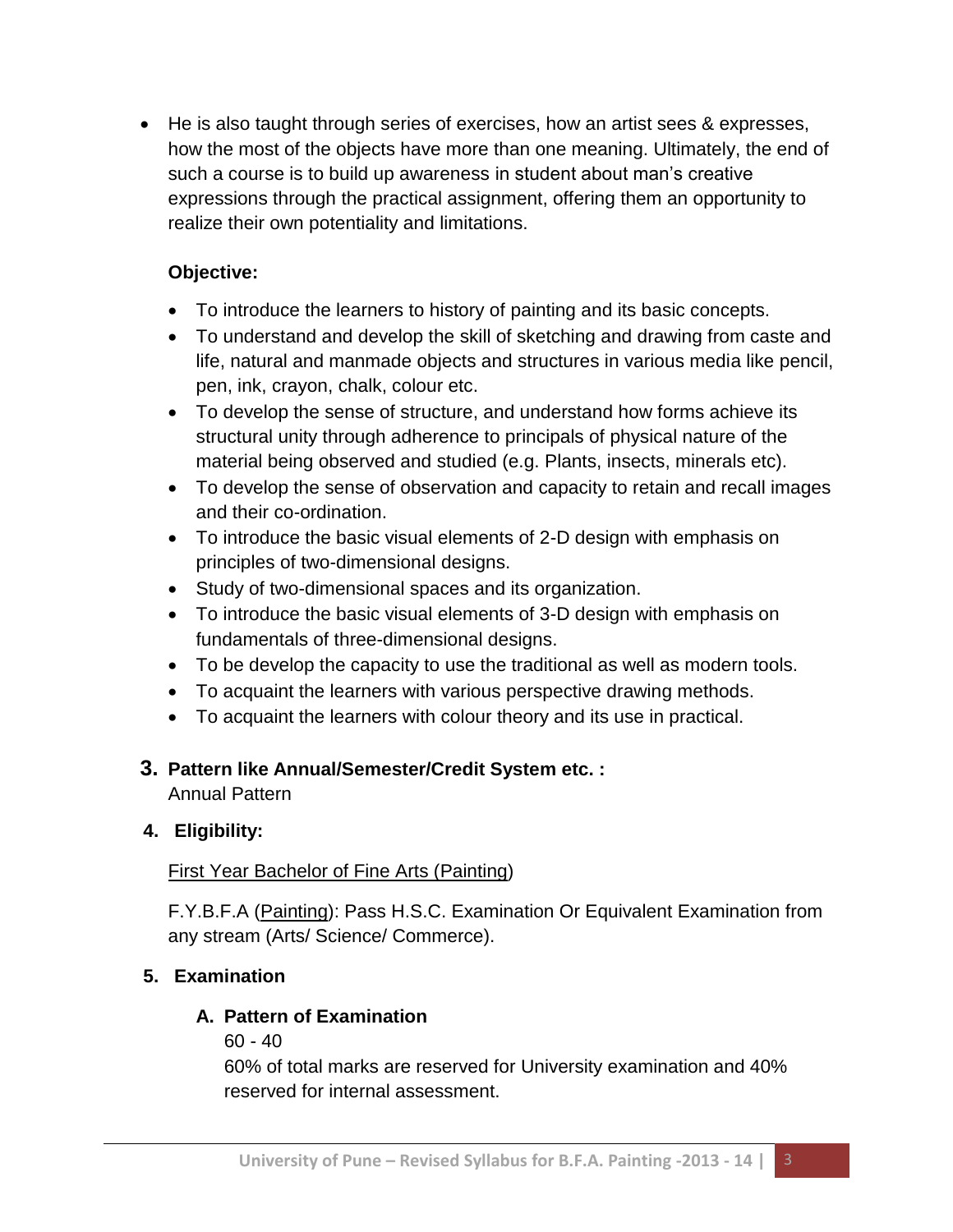# **B. Standard of Passing:**

To pass the examination a candidate must obtain: The candidate must obtain at least 40% of full marks in both internal assessment as well as University examination in every theory and practical subjects.

**C. ATKT Rules**: Allowed to Keep Term (ATKT) available for Group-I (Theory) subject for only one consecutive attempt.

#### **D. Award of Class:**

- a. Those of the successful candidates who obtained 40 % of the total aggregate marks in all subjects in Group-I & Group-II for internal assessment and university examination taken together at one and same sitting, shall be placed in the Pass Class.
- b. Those of the successful candidates who obtained 50 % of the total aggregate marks in all subjects in Group-I & Group-II for internal assessment and university examination taken together at one and same sitting, shall be placed in Second Class.
- c. Those of the successful candidates who obtained 55 % of the total aggregate marks in all subjects in Group-I & Group-II for internal assessment and university examination taken together at one and same sitting, shall be placed in Higher Second Class.
- d. Those of the successful candidates who obtained 60 % of the total aggregate marks in all subjects in Group-I & Group-II for internal assessment and university examination taken together at one and same sitting, shall be placed in First Class.
- e. Those of the successful candidates who obtained 70 % of the total aggregate marks in all subjects in Group-I & Group-II for internal assessment and university examination taken together at one and same sitting, shall be placed in First Class with Distinction.  **Examining Authority- Concern University**

# **E. External Students**:

Not applicable as this is practical oriented course**.**

# **F. Setting of Question Paper/ Pattern of Question Paper**

Question papers will be set by the panel of paper setters appointed by University of Pune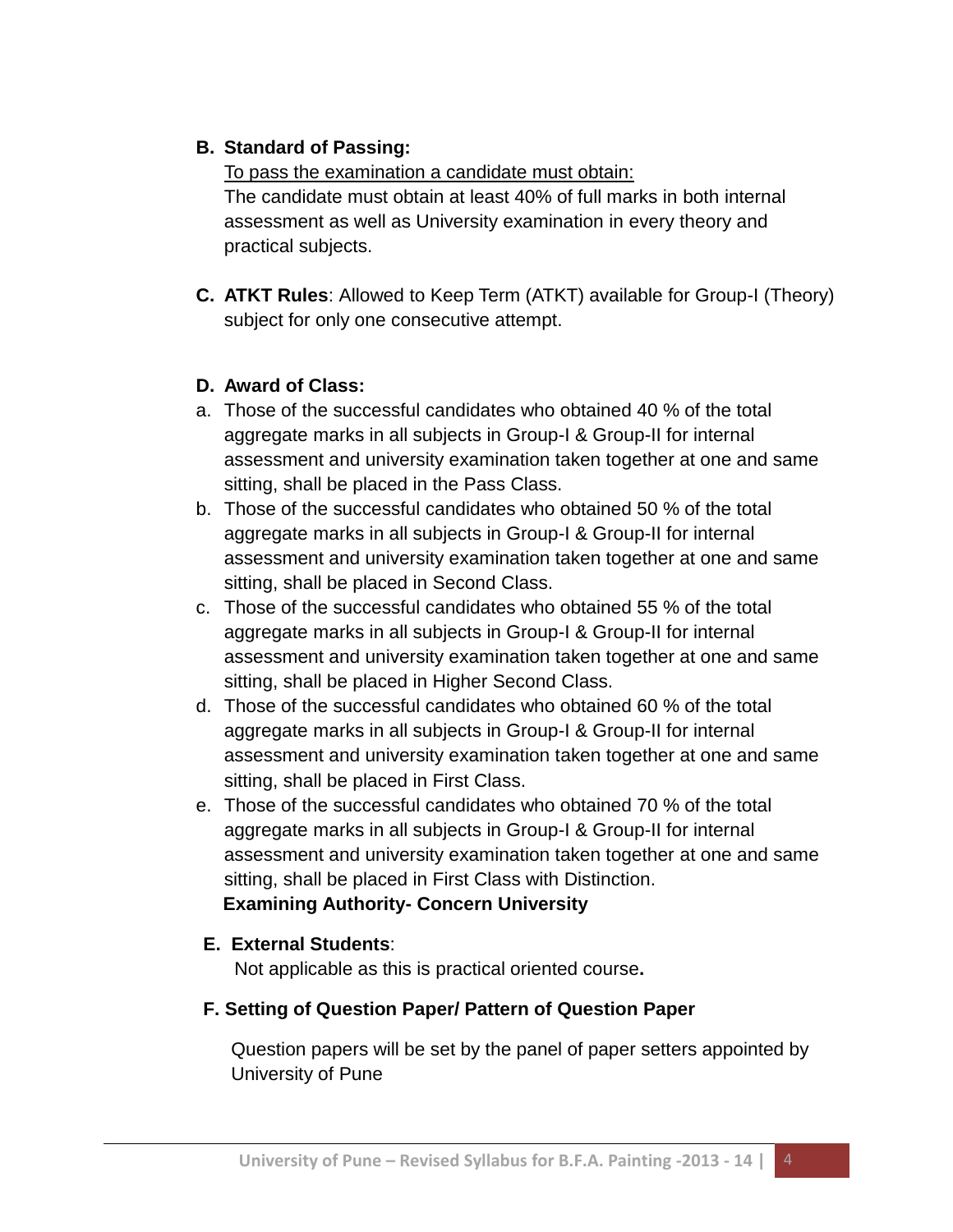#### **G. Verification / Revaluation**

Verification will be done by panel appointed by University of Pune. Revaluation will be done only for theory papers by panel appointed by University of Pune, not for practical subjects

#### **6. Structure of Course**

#### **A. Compulsory Paper**

All papers are compulsory.

#### **B. Optional papers**

No subjects are optional however choice of elective subject is available for third and fourth year.

#### **C. Question paper & papers etc.**

Theory subject: 20% Objective and 80% descriptive questions. Totel of 5 question bearing equal marks (12 marks each question)  $(5$  Question  $x$  12 = 60 ) Equal importance should be given to both the subjects - History of Art Indian and History of Art Western

Practical: As per requirement of the subject.

# **D. Medium of Instruction**

Medium of Instruction for the course will be English Marathi and Hindi.

# **7. Equivalency of previous syllabus along with propose syllabus**

The revised syllabus has some changes in the subjects offered as compared to the old syllabus. Some components are added to make the syllabus more comprehensive.

# **8. University Terms**

Academic calendar of University of Pune will be followed.

# **9. Subject wise detail Syllabus**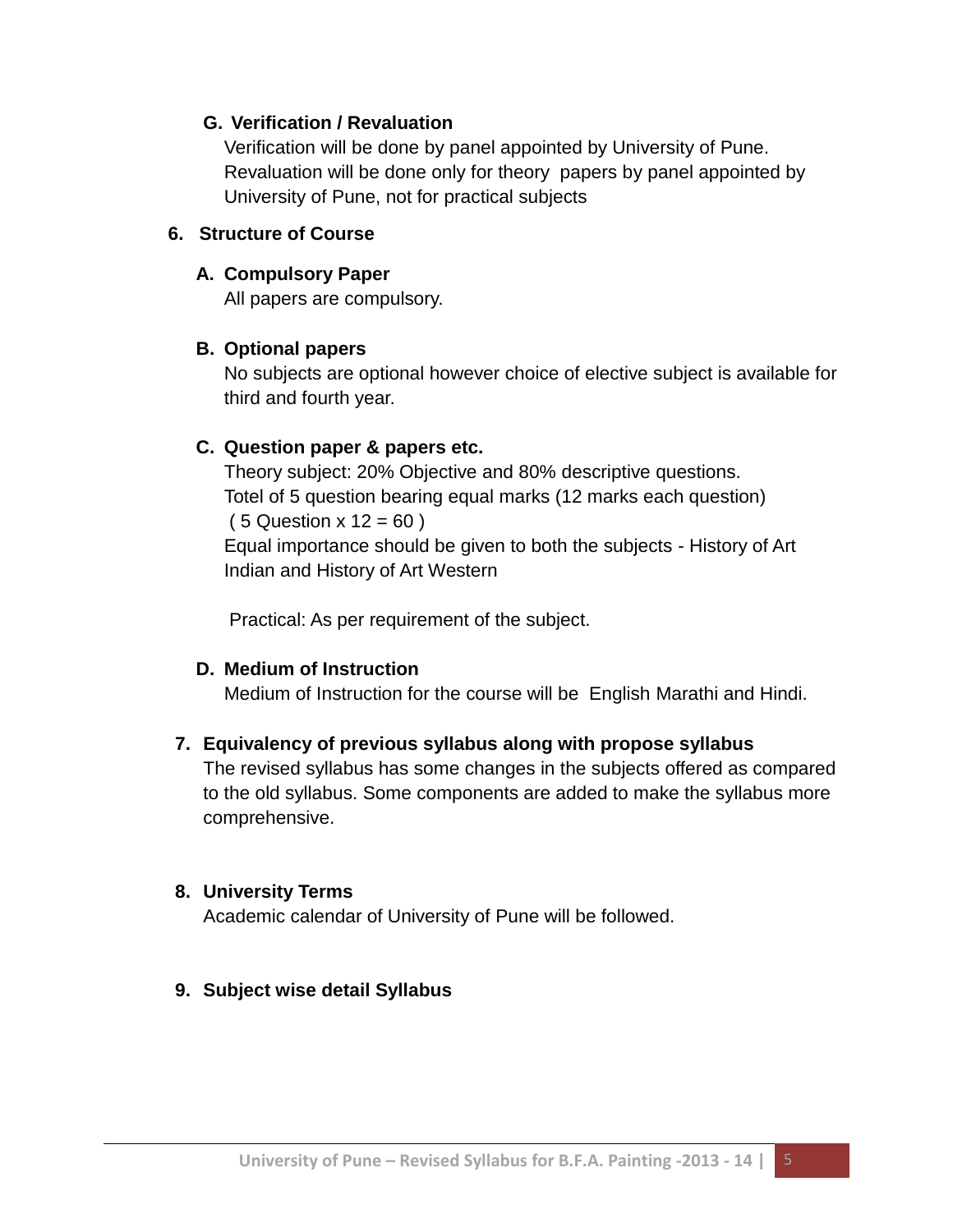# **OUTLINE OF THE SYLLABUS**

# **First Year:** B.F.A. Painting

#### **Theory Subjects: Group I**

| Sr.                                 | <b>Subject</b>      | No. of   | No. of             | <b>Examination</b> | <b>Class</b> | <b>Annual</b>      |
|-------------------------------------|---------------------|----------|--------------------|--------------------|--------------|--------------------|
| <b>No</b>                           |                     | hrs.     | <b>Assignments</b> | <b>Duration</b>    | work*        | <b>Examination</b> |
|                                     |                     | (Annual) |                    | (Hours)            | (Out of)     | (Out of)           |
| For Examination                     |                     |          |                    |                    |              |                    |
| $\mathbf{1}$                        | History of Art      | 60       | 06                 | 03                 | 40           | 60                 |
| $\overline{2}$                      | Fundamental         | 50       | 06                 | 03                 | 40           | 60                 |
|                                     | of Art              |          |                    |                    |              |                    |
| <b>Practical Subjects: Group II</b> |                     |          |                    |                    |              |                    |
| Sr.                                 | <b>Subject</b>      | No. of   | No. of             | <b>Examination</b> | <b>Class</b> | <b>Annual</b>      |
| <b>No</b>                           |                     | hrs.     | <b>Assignments</b> | <b>Duration</b>    | work*        | <b>Examination</b> |
|                                     |                     | (annual) |                    | (Hours)            | (Out         | (Out of)           |
| of)<br>For Examination              |                     |          |                    |                    |              |                    |
|                                     |                     |          |                    |                    |              |                    |
| $\mathbf{1}$                        | Drawing from        | 120      | 16                 | 05                 | 40           | 60                 |
|                                     | manmade &           |          |                    |                    |              |                    |
|                                     | <b>Nature</b>       |          |                    |                    |              |                    |
| 2                                   | Drawing from        | 50       | 16                 | 03                 | 40           | 60                 |
|                                     | Memory              |          |                    |                    |              |                    |
| 3                                   | Drawing from        | 110      | 16                 | 05                 | 40           | 60                 |
|                                     | Life                |          |                    |                    |              |                    |
| 4                                   | Design $-2$ D       | 200      | 16                 | 10                 | 40           | 60                 |
| 5                                   | Design $-3D$        | 160      | 12                 | 10                 | 40           | 60                 |
| 6                                   | <b>Print Making</b> | 100      | 08                 | 10                 | 40           | 60                 |
| Not for Examination                 |                     |          |                    |                    |              |                    |
| 1                                   | Drawing from        | 40       | 20                 |                    | $-$          |                    |
|                                     | Outdoor             |          |                    |                    |              |                    |
|                                     | Sketching and       |          |                    |                    |              |                    |
|                                     | Landscape           |          |                    |                    |              |                    |
| $\overline{2}$                      | Perspective         | 40       | 10                 |                    |              |                    |
| $\overline{3}$                      | Computer            | 30       | 04                 |                    |              |                    |
|                                     | Graphics            |          |                    |                    |              |                    |
|                                     |                     | 960      |                    |                    |              | 800                |
|                                     |                     |          |                    |                    |              |                    |

#### **Note: Extra hours are allotted for exercises and practice session in each subject.**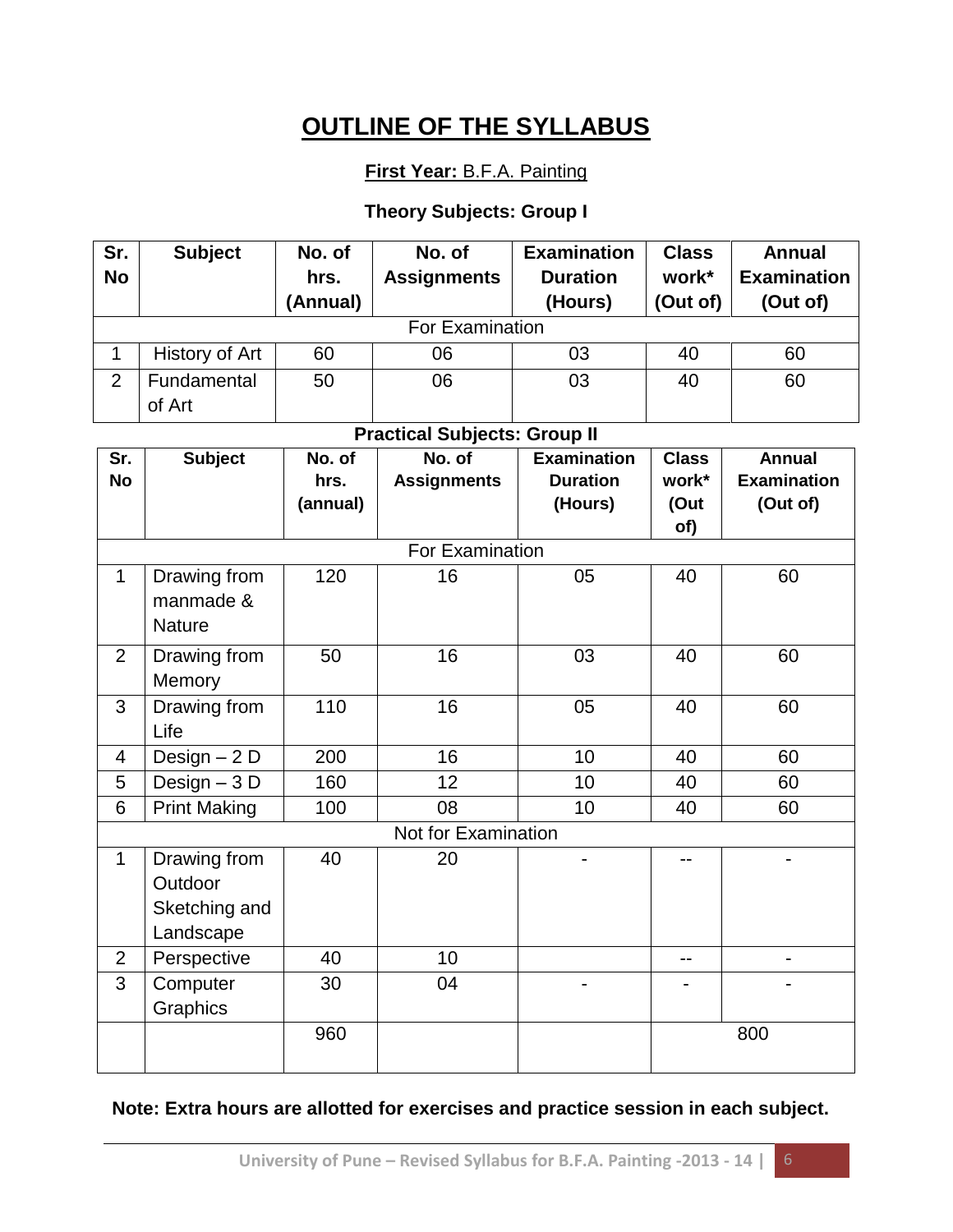#### **PUBLIC (UNIVERSITY) EXAMINATION**

#### **THEORY SUBJECT GROUP - 1**

- The syllabus of History of Art for F.Y.B.F.A. is divided into two parts
- Part A History of Indian art (Pre-historic to Kushaan period)
- Part B History of Western art (Pre-historic to Aegean civilization)
- The History of art should not limit to just formalistic description of various antiquities, but it should evoke student's critical thinking to understand art in a comprehensive manner.
- The formalistic study of art works should incorporate study of lines, forms, space division, colours and composition.

\_\_\_\_\_\_\_\_\_\_\_\_\_\_\_\_\_\_\_\_\_\_\_\_\_\_\_\_\_\_\_\_\_\_\_\_\_\_\_\_\_\_\_\_\_\_\_\_\_\_\_\_\_\_\_\_\_\_\_\_\_\_\_\_\_\_\_\_\_\_

# **Part A - History of Indian art (Pre-historic to Kushaan period)**

**N.B :- i)** Should be taught in a story form.

 $\overline{a}$ 

 **ii)** Emphasis should be not on chronology but on evolution of art forms.

- **1. Cave paintings** from Bhimbetaka, formalistic and thematic study
- **2. Indus Valley Civilization:** (2,5000 B. c. 1,500 B.C. ) Sculpture –Lime stone priest, Torso, Bronze dancing girl, Seals, Terra-cotta mother-goddesses, Pottery, Jewellery, Town Planning, Drainage system and the great bath from Mohenjodaro.
- **3. Mauryan Empire.-** Pillar inscriptions, Saranath Capital, Yaksha figures, Lomas Rishi Cave, animal carvings, Terra-cottas.
- **4. Sunga Period.-** Stupas and Toranas : Sculpture, Barhut-Shal-bhanjika, Relief Medallion – Mriga Jataka, Viharas and Chaitya (Karle and Bhaja).
- **5. Kushan Period :-** Gandhara School-Standing Buddha from Hoti Mardan, Nirvan of Buddha (Relief), Bamian, Buddha, Mathura School- Statue of Kanishka, Seated Buddha of Katra.

#### **Part B - History of Western art (Pre-historic to Aegean civilization)**

- **N.B:- i)** Should be taught in a story form.
	- **ii)** Emphasis should be not on chronology but on evolution of art forms.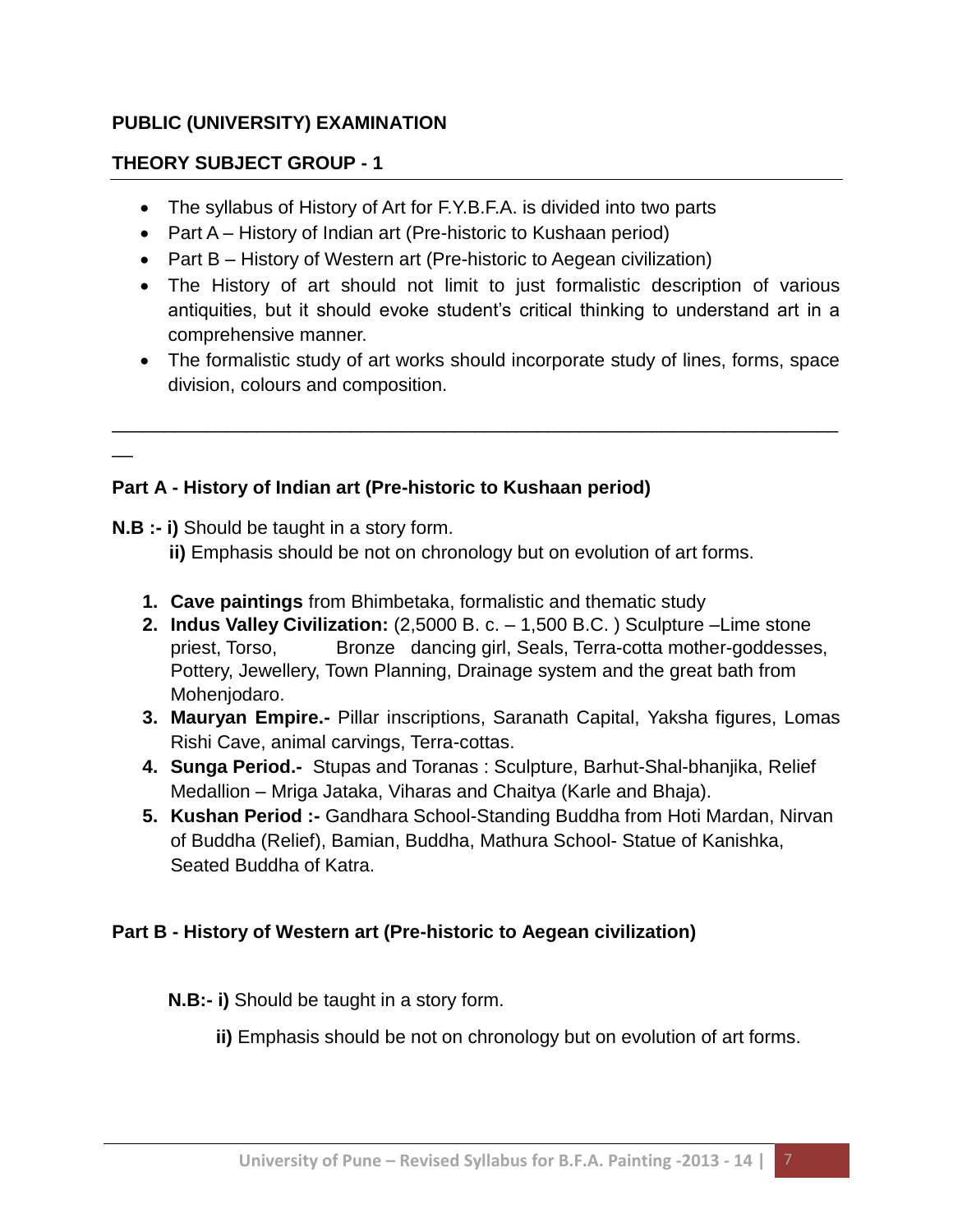**1) Pre –historic Art** :- Painting on the Cave walls i) Wounded mate from Lascaux, ii) Resting bison from Altamira, Sculpture : Venus of Willendorf Venus of Lausel. Neolithic Art :- Carving in low relief – Menhirs, passage graves, Ceramics – Susa wara, Samarra ware, Structurews: Dolmens and Ritual Circle at Stonehenge.

# **2) Ancient Egypt**.-

**Old Kingdom** :- Pyramids with carved and painted scenes. Pyramid of Giza: Painting – Geese of Medium. Sculpture – i) Seated Scribe ii) Statue of Khafre, iii) rahotep and Nofret.

**Middle and New Kingdom**: Temples of Kanak and Abu Simbel: Sculpture Queen Nefertiti, Tutankhamen. Relif – Ikhnaton and his family. Painting :- Tomb Painting – Women musicians.

# **3) Mesopotamia including Persia –**

**Sumer :-** Cuneiform Scrift, cylindrical seals, Samaria ware, Ziggura Golden harp with bull head, Goat stand, bronze head of king Sargao

**Akkad** :- Stele of king Naramsin, Gudia King.

**Babylon** :- Style of king Hammurabi with first law –code.

**Assyria**:- Relief carving,

**i)** Sack of city by Ashurbanipal.

**ii)** Ashurbanipal hunting lions.**iii**) winged bull. **Iv**) The dying lions

**Architecture :-** Places at Khorsabad and Nimrud.

**Persia**:- Ruins of Persepolis – stairway to the royal Audience Hall, Bull capital, Luristan bronzes.

# **4) Aegean Civilization (Crete and Mycenae)-**

**Cycladic Art :-** Cretan Art: Frescoes from place at Knossos, Toreador scene and other Frescoes

**Sculpture**- Snake, Goddesses, Pottery- Egg shell pottery, Palace pottery, Octopus vase.

**Mycenean Art** ;- Lion gate of Mycenae,Sculpture Ivory deities Paintings-Frecoes from Tiryans.

# **2. Fundamental of Design (Organization)**

- **1)** Fundamental of Design (Organization)
- **2)** Organization ,Design

# **Design Definition**

- 1) Structural Design
- 2) Decorative Design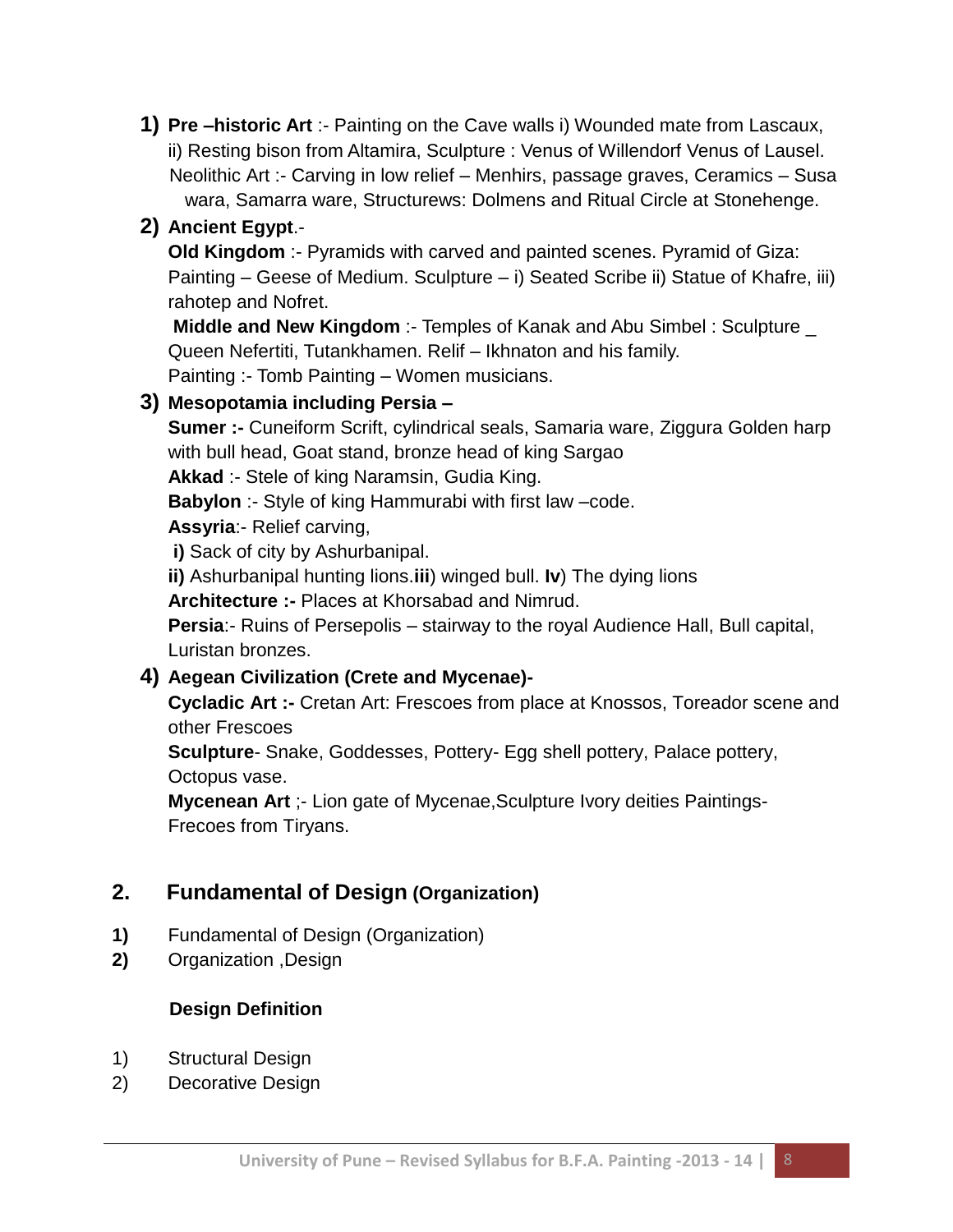#### **Methods of Structural Decorative Design**

- 1) Natural Form
- 2) DecorativeForm
- 3) Geometric Form
- 4) Abstract Form

# **Methods of Composition**

- 1) Realistic Composition
- 2) DecorativeComposition
- 3) Abstract Composition

# **Principles of Organization & Composition**

- 1) Repetition
- 2) Variety
- 3) Contrast
- 4) Radiation
- 5) Rhythm
- 6) Balance
- 7) Gradation
- 8) Dominance & Subordination
- 9) Prop ovation
- 10) Transition
- 11) Harmony
- 12) Unity

# **2.1 Repetition & Variety**

Definition of Repetition

- Types of Repetition
- a. Simple Repetition
- b. Interval Repetition
- c. All over Repetition
- d. Interlacing Repetition
- e. Alternation Repetition
- 1) Counter change
- 2) Inter change
	- A) Inter change of Position
	- B) Inter change of Shape
	- c) Inter change of Size
	- d) Overlapping
- 2.2 Contrast & Radiation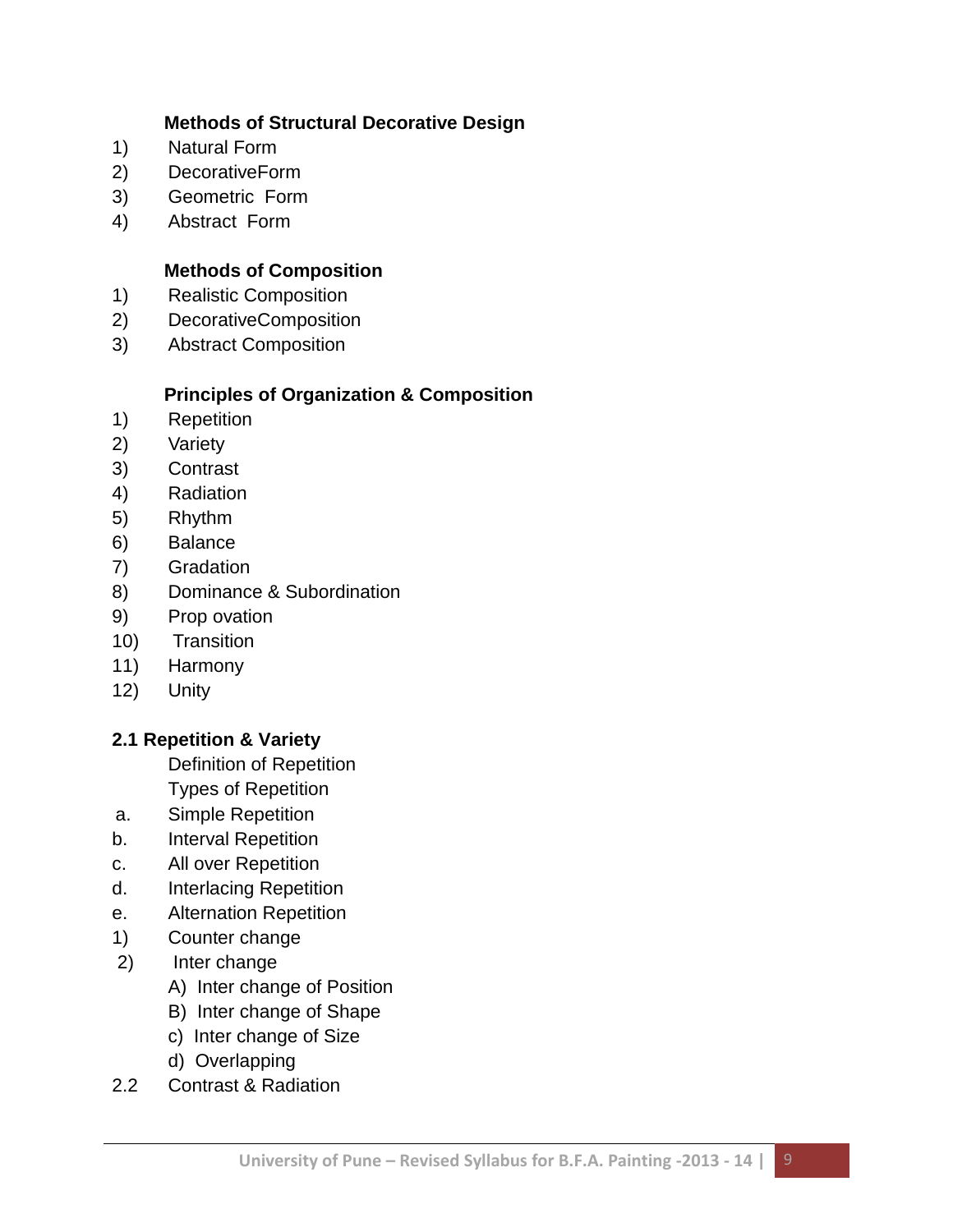# **3) Definition of Contrast**

- Types of Contrast
- 1) Contrast of Line
- 2) Contrast of Shape
- 3) Contrast of Proportion
- 4) Contrast of Shade & light
- 5) Contrast of Colour
- 6) Contrast of texture
- 4) **Radiation** Definition of Radiation
- a) Radiation from Point
- b) Radiation from Centre
- c) Radiation from Base
- d) Radiation from Axis
- e) Radiation from Point Outside
- 5) **Rhythm & Balance** Rhythm Definition

Types of Rhythm

- 1) Repetition Rhythm
- 2) Progressive Rhythm
- 3) Flowing Rhythm
- 6) **Balance Definition**

Types of Balance

- 1) Formal Balance Bisymmetrical Balance
- **a)** Alternate Balance **b**) Diagonal Balance
- 2) Informal Balance, Asymmetric Balance, occult Balance
- a) Balance of Weight
- b) Balance of Contrast
- c) Balance of Interest
- d) Hidden Balance
- 2.4 Gradation, Dominance & Subordination

# **7) Definition of Gradation**

Types of Gradation

- 1) Gradation of line
- 2) Gradation of form
- 3) Gradation of size
- 4) Gradation of tone
- 5) Gradation of color
- 6) Gradation of text are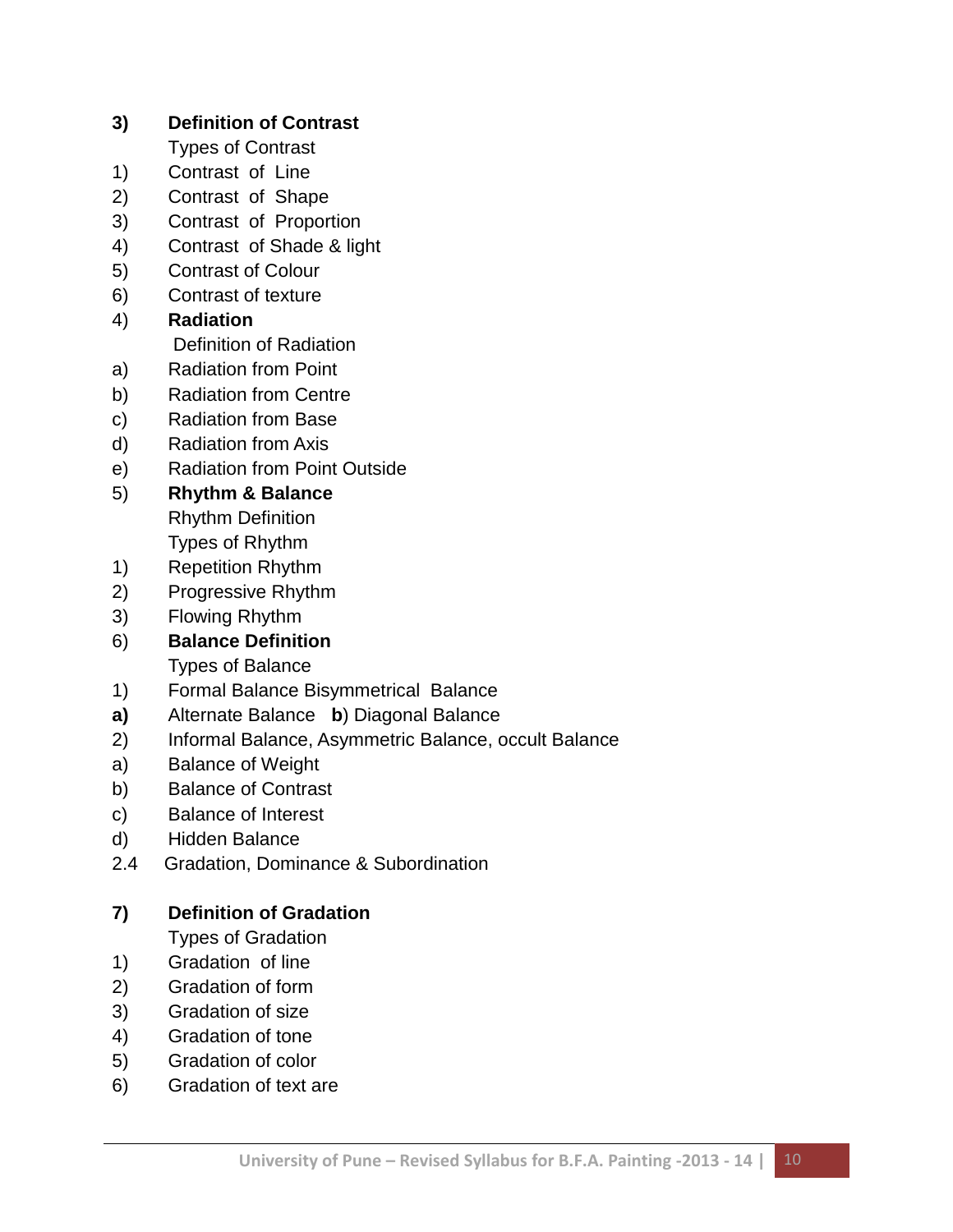- 7) Climax of Gradation
- 8) Dominance & Subordination

#### **8) Definition of Dominance & Subordination**

- a) Line Dominance
- b) Form Dominance
- c) Size Dominance
- d) Tone Dominance
- e) Color Dominance
- f) Texture Dominance

# **9) Proportion and Transition Definition of Proportion**

Desideration of space in two Parts.

- 1) Symmetrical Desideration
- 2) Asymmetrical Desideration
- 3) Repetition of symmetrical & Asymmetrical Desideration

#### **10) Transition**

Definition of Transition Transition of line Transition of shape Harmony & Unity

#### **11) Definition of Harmony**

- **a)** Harmony of line
- **b)** Harmony of shape
- **c)** Harmony of shade & light
- **d)** Harmony of texture

#### **12) Unity**

Definition of Unity Types of Unity

- 1) Unity of the static Elements
- 2) Unity of Dynamic Elements

# **Reference Book**

- Drushakala , Bhagwat Desai, Madhav Satwalekar.
- Drushakala Shanti Nath Arwade , G.Y.Rane Prakashan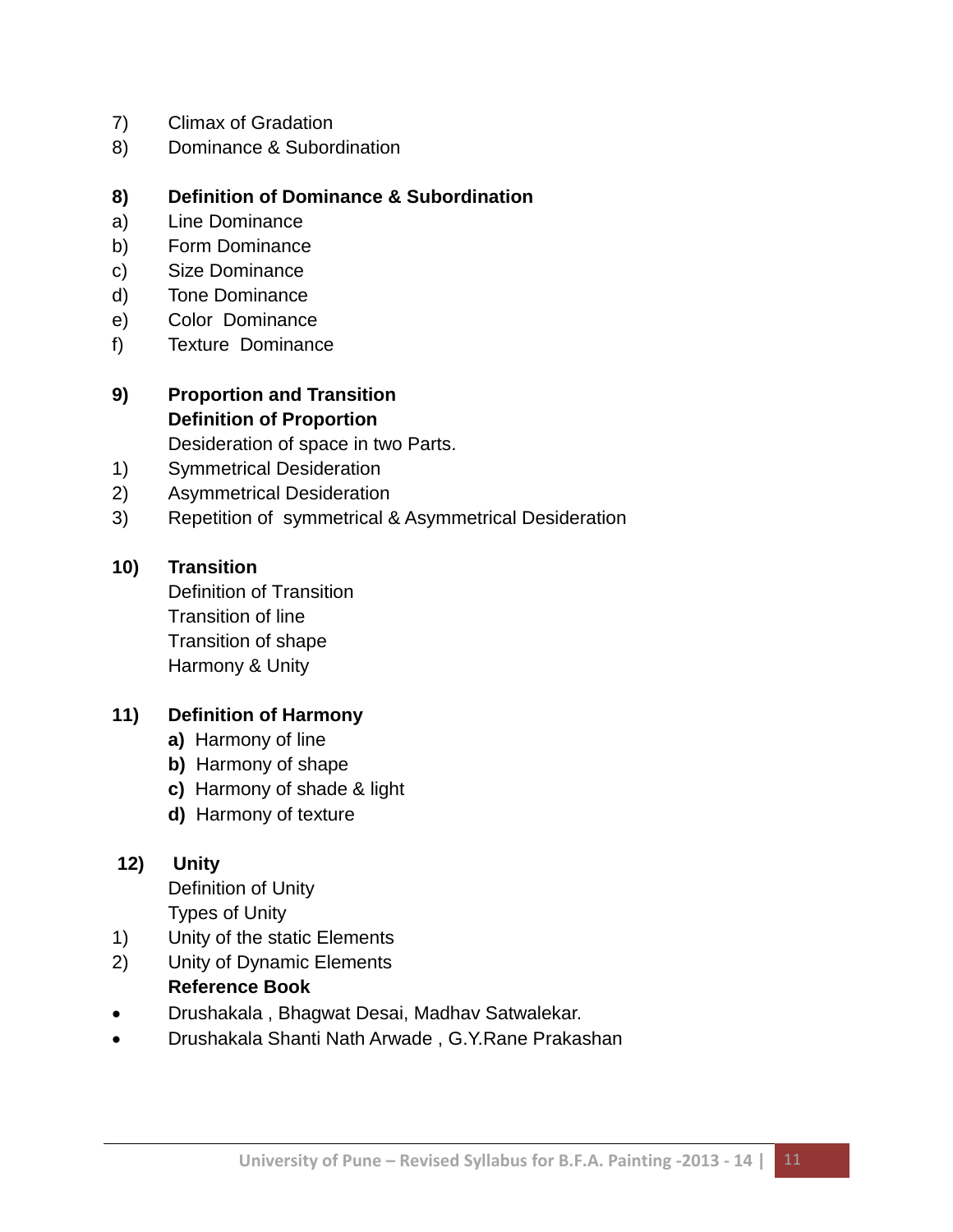#### **Fundamental of Art. 5 Tutorials –**

#### **Elements of Art**

- 1. Line
- 2. Shape & Form
- 3. Shade and light
- 4. Colour
- 5. Texture

1.1

- **Line**
- Definition
- Dimension
- Line & Symbolic Meaning

**1.2**

- **Form & Shape**
- Form Definition
- Dimension
- Negative & Positive Space
- Important of Negative Space
- Closed Form / open form Visual Illusion.

#### **1.3**

- **Tone**
- Definition Gray scale High Key , Middle key, Low Key
- High Light, Light, Middle Light, Shadow, Reflected light, Cast Shadow,
- Contrast High Contrast, Middle Contrast, Low Contrast

# **1.4 Colour**

A. Colour to understand the formal Structure of colour through analysis of colour theory and notation. Experience of colour through experiments in various media:-

Transparent colours (Water colour .Waterproof ink etc.

- Opaque colours (poster colour)
- Pastels.
- Wax Crayons.
- Transparent Papers (Cellophane).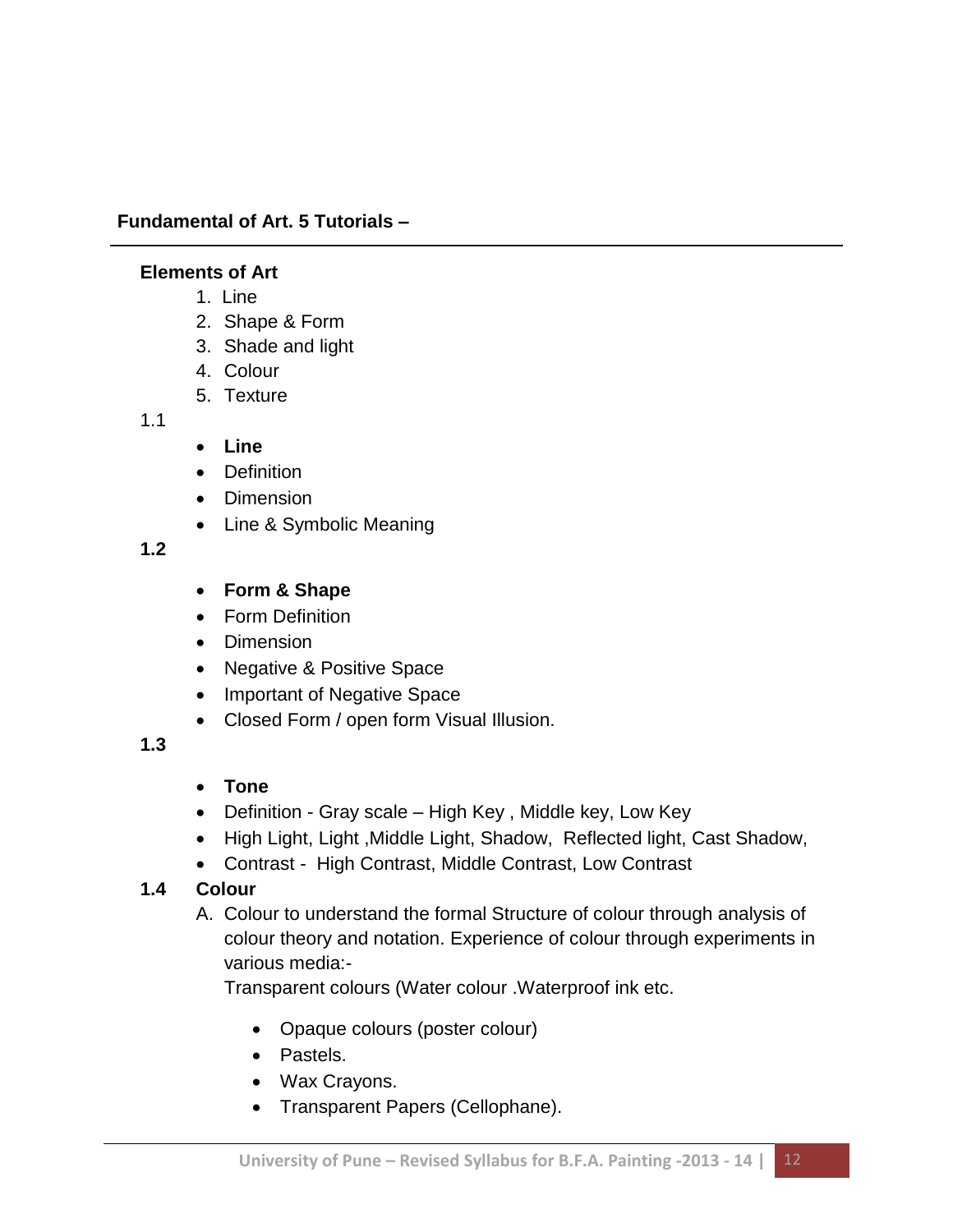Experience of Colour as.

.

- Visual effect … What is light ? What is colour ? Function of Eye.
- Physical properties …. Hue : value, chromo : tint, Shade and tone, Gray Scale,

Chromatic value scale

• Colour experience in : Primary ( Pigment and light theory )

Secondary. Tertiary. Quaternary. Achromatic. Polychromatic. Light, average, and low key. Light, average, and low contrast.

 Experience in colour harmonies : Complementary.

Split complementary. Double split complementary. Analogous. Warm and cool. Naturalization of colour. Optical illusion. Advancing and receding colours. Simultaneous and successive contract. Visual mixing.

• Experience in rendering methods Wash, broken, impasto Super imposition etc.

Students should be made aware of all these principles of colour harmony by exposing them to the actual works of art done in various periods and Styles.

#### **Texture**

Study of Tactile Texture and Visual Texture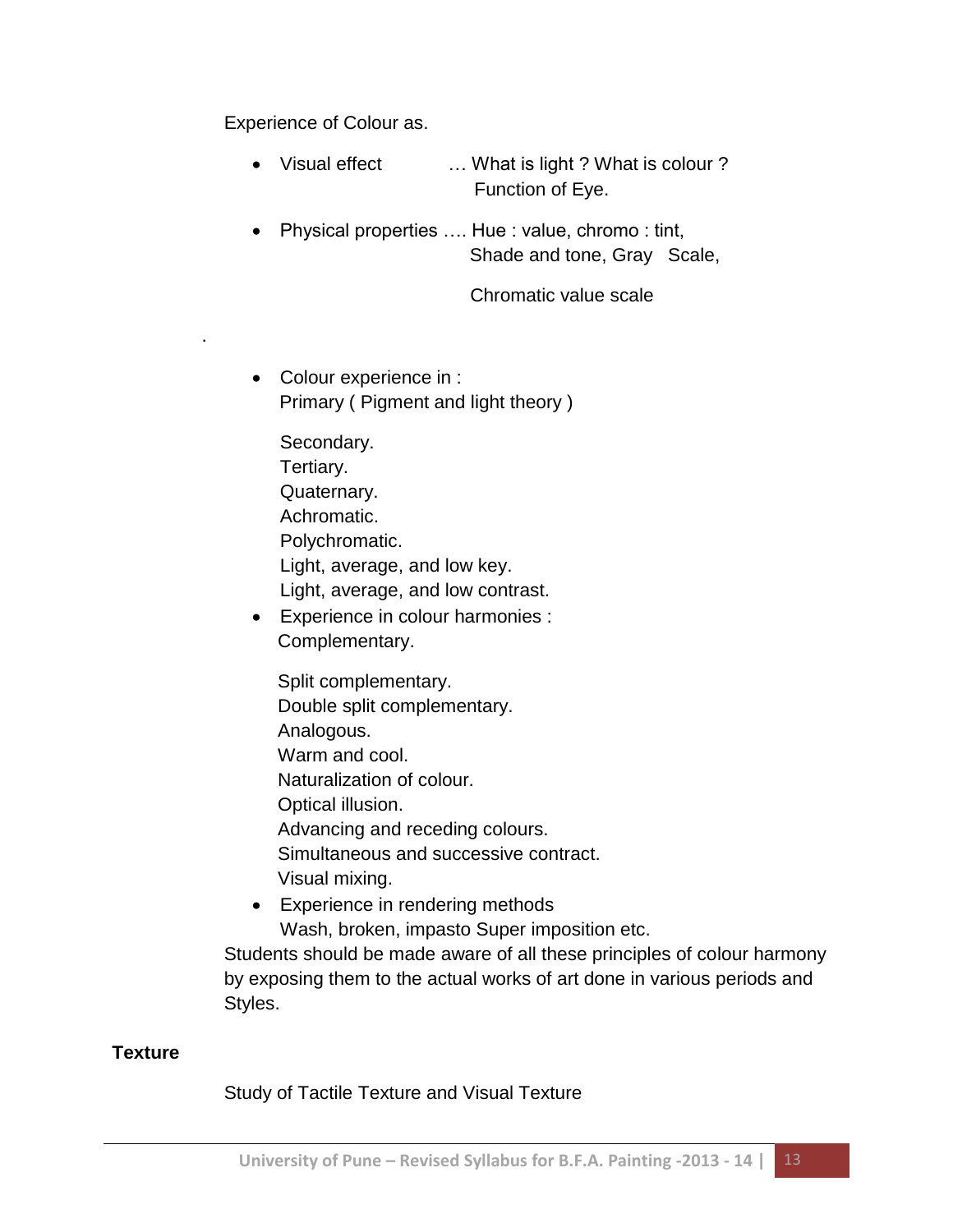# **PUBLIC ( UNIVERSITY ) EXAMIBATION :**

# **PRACTICAL SUBJECTS.Group -II**

# **1. Drawing from Manmade Object & Nature ( Objectives )**

#### **(I ) Nature drawing**

( a ) To develop the sense of structure Study from any kind of forms in naturepods. Shells, butterflies, flowers, plants, bones etc.

To Understand how these forms achieve their structural Unity through adherence to principals consistent with physical nature of the material being observed and studied through various rendering media and techniques in various light Conditions.

(b) Drawing from Human Figure – Mainly based on general form and gesture.

**(II) Drawing From object –** Drawing from cubes, cones, Cylindrical objects ,Cast ,Drapery, Still life groups etc. observed and Studied in Various Rendering media and techniques in various light Conditions.

#### **1) Drawing from Man-madeand nature**:

#### **I ) Drawing from Man-made – 5 Assign.**

- 1. Basic Shapes ( Cone, Square, Circle )
- 2. Second Basic Shapes ( Cone, Rectangle Pyramid, Cylinder )
- 3. Opaque Objects
- 4. Transparent Object
- 5. Various Material ( Wood, cloth )

#### **II) Drawing from Nature – 5 Assign.**

- 1. Transparent Nature, ( Capsicum, Tomato, Grapes etc.
- 2. Opaque Nature ( Brinjol, Apple etc.)
- 3. Peeled fruits ( Banana, Orange, Sweet lime, Pomegranate etc.)
- 4. Various Textures ( Bitter guard, Pine apple, Stone etc.)
- 5. Vegetable Like ( Radish, Spring Onion etc. )

# **III) Groups (Man- Made & Nature) – 6 Assign.**

- 1. Soft & Hard Man- Made & Nature
- 2. Stone.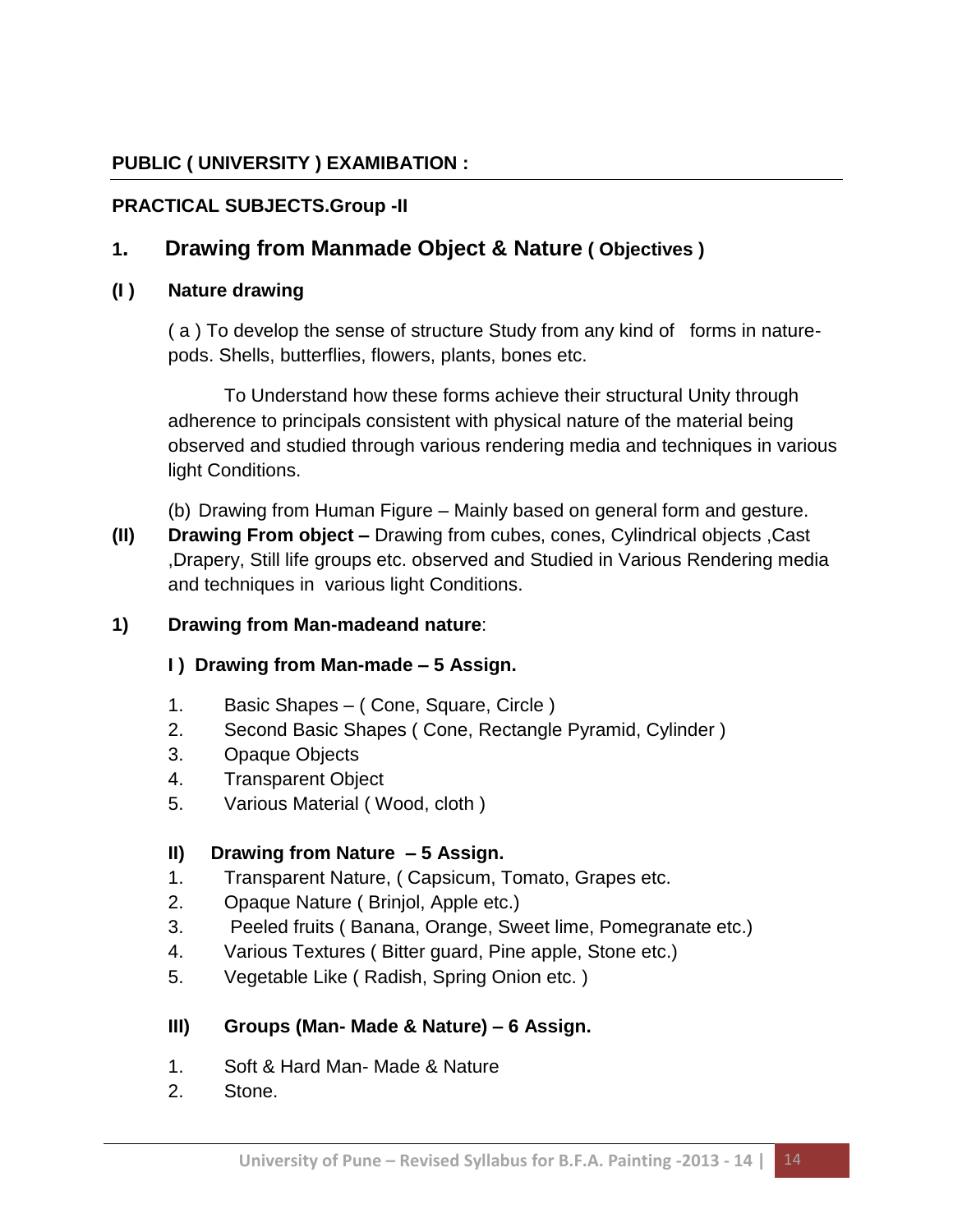- 3. Various Keys –
- 4. Transparent Nature & opaque man –made,
- 5. Related Groups
- 6. Heavy & Light Man- Made & Nature

# **2. Drawing from Memory (Objectives)**

- 1. Drawing through retaining and recalling experience from memory rendering complexities of vision through light and Shades –In door and outdoor Sketching.
- 2. Subject which can be useful for realistic drawing and painting. (Railway Station, Railway, Road etc.)
- 3. Study of different expression and movements of man and animals (Bus Stop, Market etc.)
- 4. To Increase the awareness of Subject by using drawing of different objects. (Bench)
- 5. Using landscape as background in memory drawing.
- 6. Use of different mediums Pen, Paper etc.

#### **Memory Drawing Base on following Subjects.**

- 1. Sketching in Class room
- 2. Sketching from Drama ( Create Drama in Class )
- 3. Sketching from Public Place ( Bus- Stop, Market )
- 4. Figure with animals
- 5. 1 Pet animal and human 3 Assi.
- 6. Use one point perspective (Railway Station, Market)
- 7. Use two point perspectives
- 8. Give object ( Bench, light etc.,) 3 Assi.
- 9. Give one Story 3 Ass.
- 10. Subject base on Atmosphere -2 Assi.

# **3 Drawing form Life (Objectives)**

1. Drawing From Cast and Figure- Rendering of Cast and Statues for Construction and proportion of human bodies, Anatomy of human body, study from Nature animal and human figure with line, masses, effect of light and shade.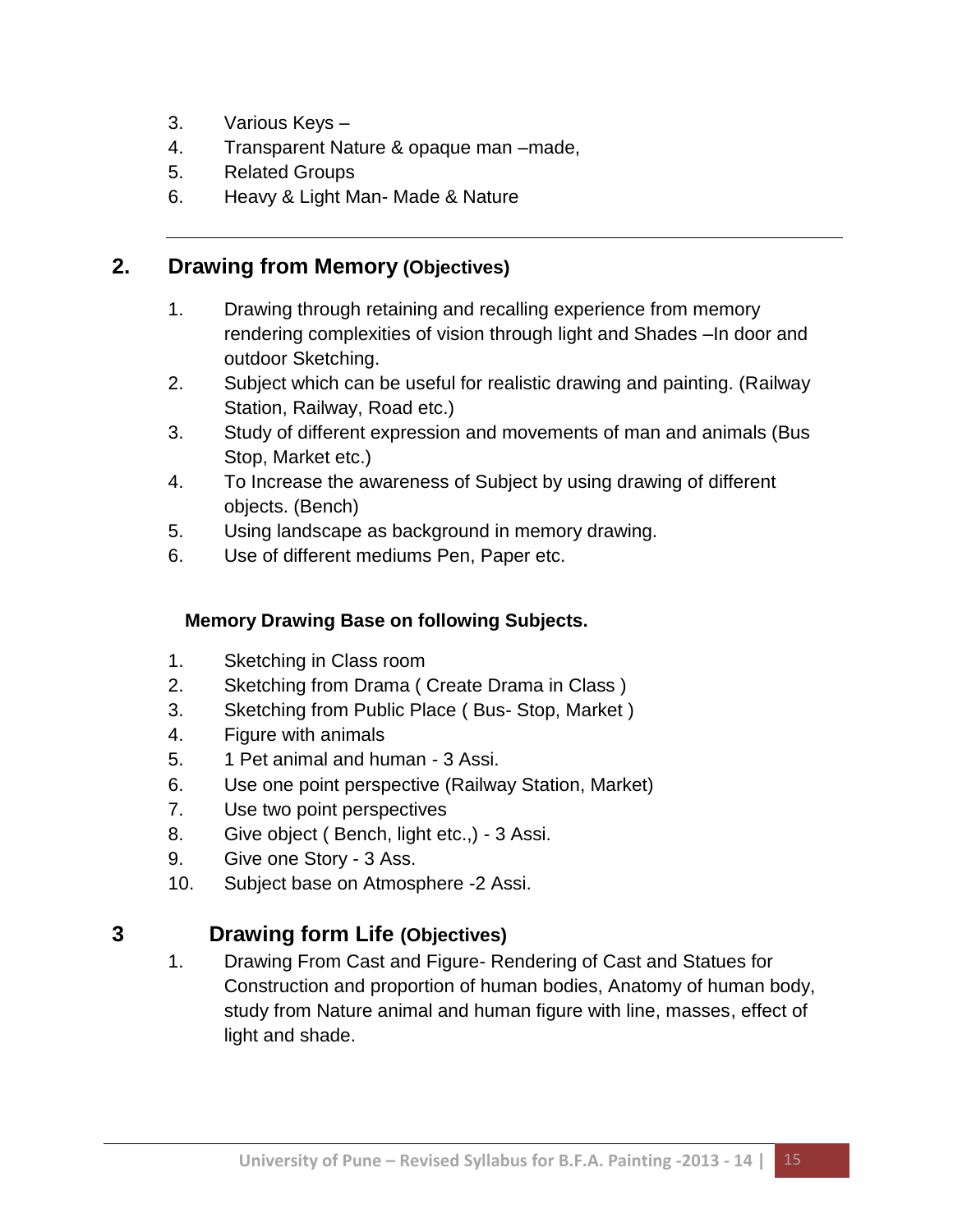#### 2. **Drawing from life** –

Drawing from Cast.

- 1. Nose from Cast.
- 2. Lips from Cast.
- 3. Eye -from Cast.
- 4. Ear -from Cast.
- 5. Hand -from Cast.
- 6. Foot -from Cast.
- 7. Head Study from Cast.( Planes of Head)
- 8. Study of limb From live model.
- 9. Study of Full Figure (Cast)
- 10 Drawing From Full Figure (Sitting Position) 2 Assi.
- 11. Drawing From Full Figure (Sitting Position on chair) 2 Assi.
- 12. Drawing From Full Figure (Standing Position )
- 13. Drawing From Full Figure (Sitting on Bench)
- 14. Drawing From Full Figure (Reclining Position) Student Should draw from different angles.

# **4. Design 2- D ( Objectives )**

#### **A) Colour**

To understand the formal structure of colour through analysis of colour theory and notation. Experience of colour through experiments in various

Media **:-** Transparent colours ( Watercolour, Waterproof ink etc.) Opaque colours ( Poster colour ect.) Pastels : Wax crayons. Transparent papers ( Cellophane ) **Experience of colour as :** Visual effect… What is light? What is colour? Function of Eye. Physical properties ….Hue : value, chromo Shade and tone, Gray Scale, Chromatic value scale and Colour value Scale, Colour experience in : Primary ( Pigment and light theory ) Secondary. Tertiary.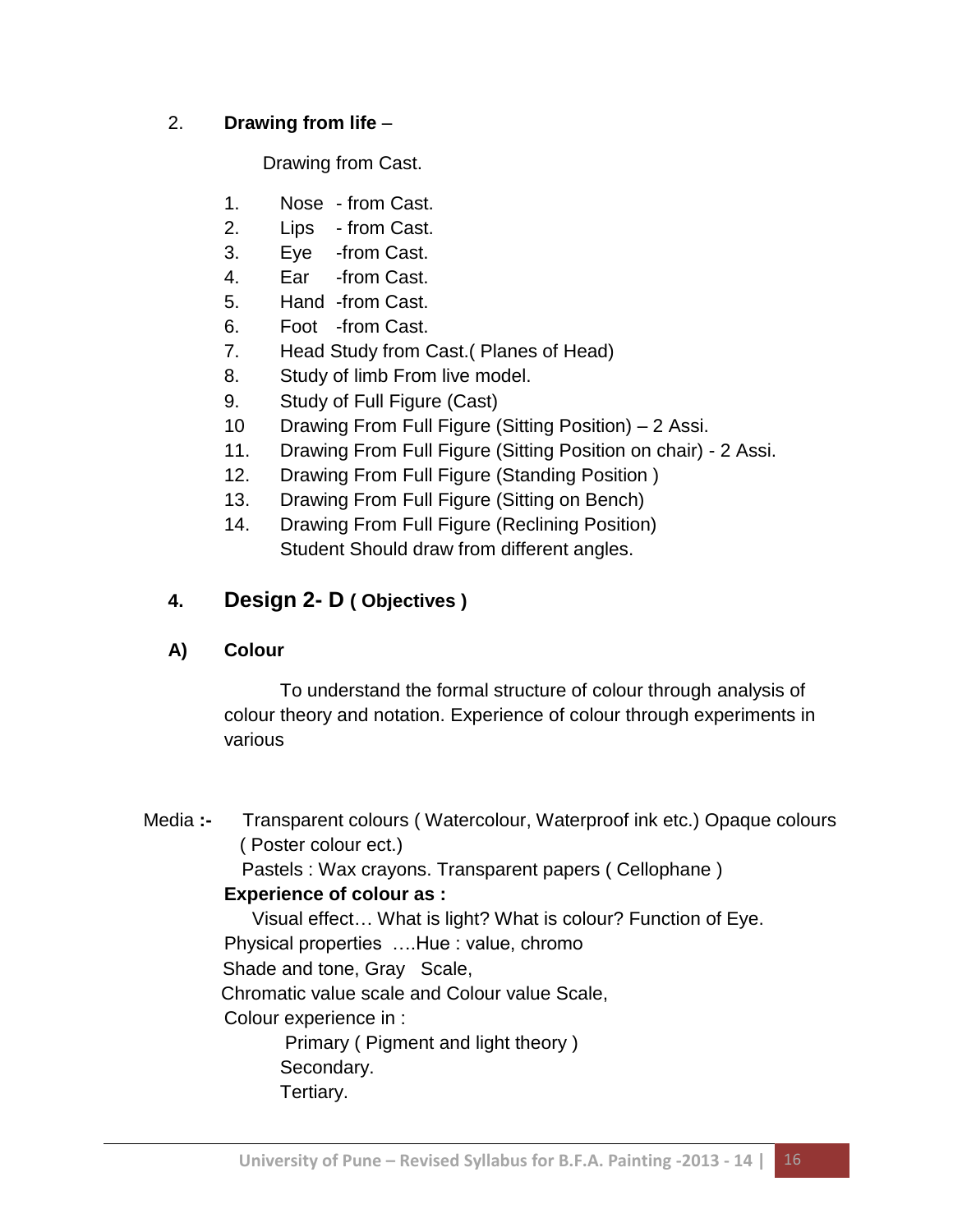Quaternary. Achromatic. Polychromatic. High, average, and low key.High, average, and low contrast.

Experience in colour harmonies : Complementary.

Split complementary Double split complementary Analogous Warm and cool. Naturalisation of colour Optical illusion Advancing and receding colours Simultaneous and successive colours Visual mixing Experience in rendering methods …. Wash, broken, impasto Super imposition etc.

Students should be made aware of all these principles of colour harmony by exposing them to the actual works of art done in various periods and styles

# **B) DESIGN – 2-D**

- (1) Study of two dimensional space and its organizational possibilities.
- (2) Elements of pictorial expression related to concepts of space and forms Developing an awareness of pictorial elements such as point line, shape, volume texture. Light and colour …….. basic design problems.
- (3) Study of various types of objects ( natural and man-made ) with a view to transform them into flat pictorial images.
- (4) Developing as awareness of pictorial space division of space, form and its relation with space- observation of primitive folk and miniature as Designs well as graphic designs.
- (5) Developing an awareness of inter-relationship of different shapes and relative values.
- (6) Activation of space through form and colour- Optical illusions. Handling of various types of material for pictorial organization and rendering such as :- Pencil, Pen, Brushes, Water colours, Pastel crayon, Inks.

Cellophanes, Old newsprint and other college material. Gums and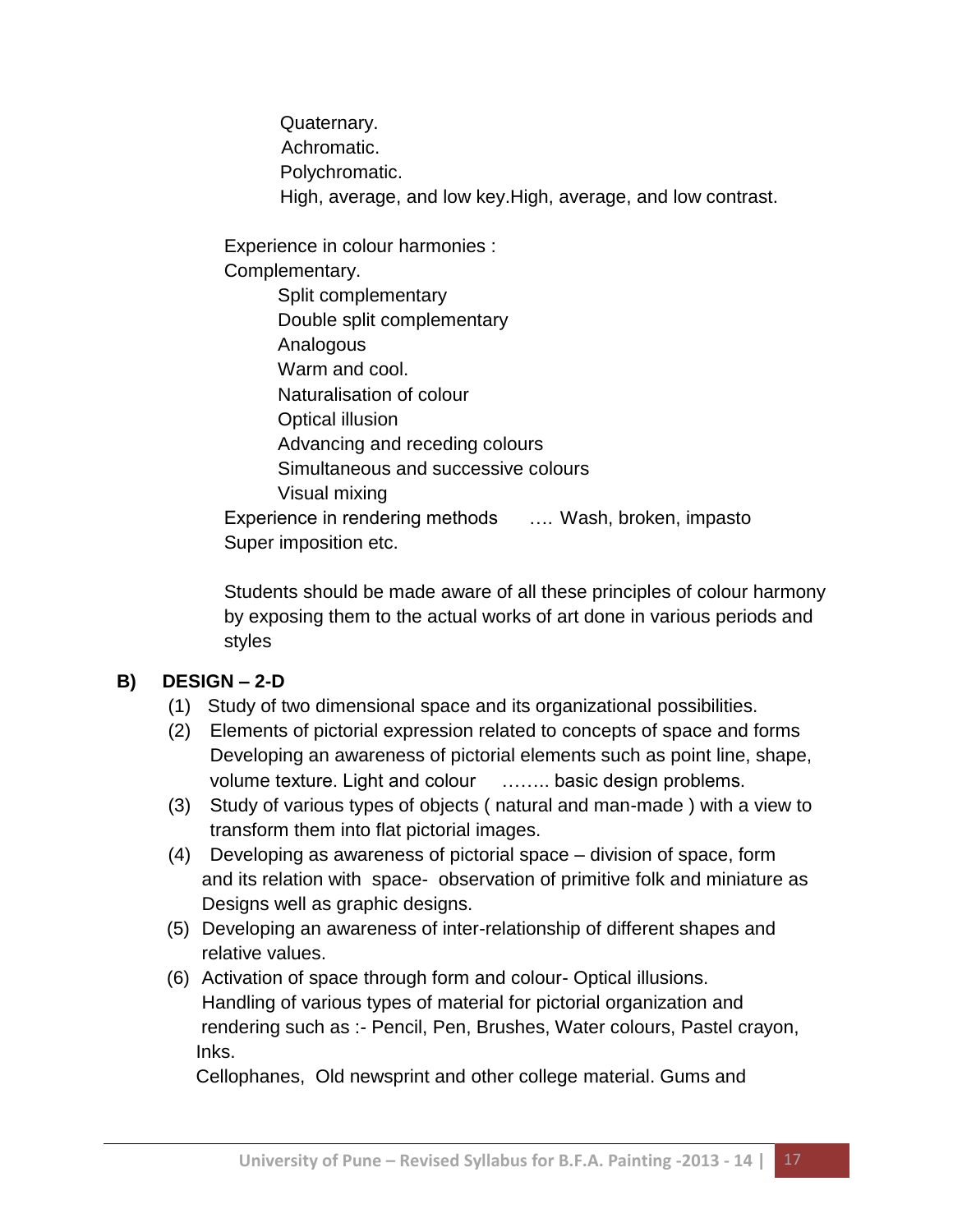Adhesives, Wax Crayon with inks. etc.

A co-coordinated series of basic design problems with Aesthetic and analytical approach.

#### **2- D Design –**

- 1) Space Division ( Different types of line with keys.)
- 2) Space Division ( Form with contrast keys )
- 3) Combination of line and form ( Primary Colours )
- 4) Design base on natural form
- 5) Design base on man-made form
- 6) Design base on man-made & Nature
- 7) Arrange the design in 2-D form in one Square and other square convert the same design in 3-D effect
- 8) Textural Base ( Rendering of various types brush.)
- 9) Colour the design without brush
- 10)Create a form with accidental effects
- 11)Design base on out Door study (animals / human)
- 12)Design base an out Door study (table, building, ( Objects )
- 13)Object orientated
- 14)Visual experience
- 15) Related Man-Made.- 2 Ass

# **5. 3-D DESIGN ( Objectives )**

To develop the sense of structure.

Operational problems in building up structure.

Gravitational and mechanical principles.

Principles of composition and the study of the principles that hold the structure.

#### **Simple assignments in organizing various units through : -**

Symmetrical load bearing structure. Cantilever construction.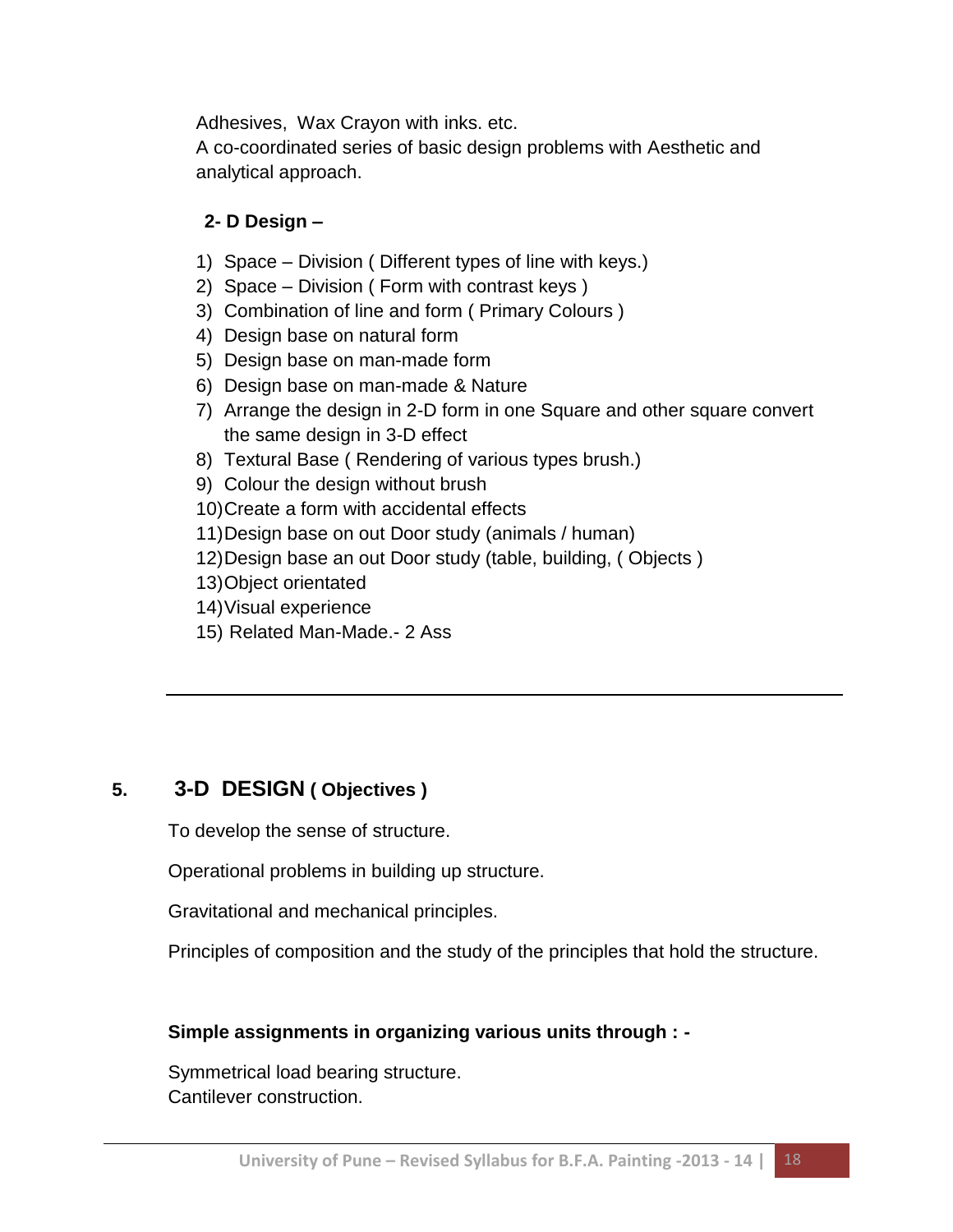Flexibility and ability to stretch. Geometrical regularity. Arched structure.

Control of tensions.

Hinge construction.

#### **Design 3 D –**

Expanding structure through unit etc. Experiments through various types of material and their combinations such as :-

- 1. Card board
- 2. Wood block
- 3. Wire
- 4.  $Clay 2 Ass$
- 5. Plasticine
- 6. Plaster of Paris
- 7. Metal sheets
- 8. Plastic, thermocole
- 9. String
- 10. Gums and adhesives
- 11. Wax
- 12. Found objects, etc. 2 Assi.

# **6. PRINT MAKING (Objectives)**

Anticipatory and imaginative use of gathering impressions,

Fundamentals of various methods of taking prints. Observation of

intrinsic texture of various surfaces and the textures of natural and man made things.

Assignments in:

- i.) Rubbing.
- ii.) Potato prints.
- iii.) Monoprint.
- iv.) Lino Cut.
- v.) Wood Cut.

Techniques of taking prints in: Mono colour,Two colour.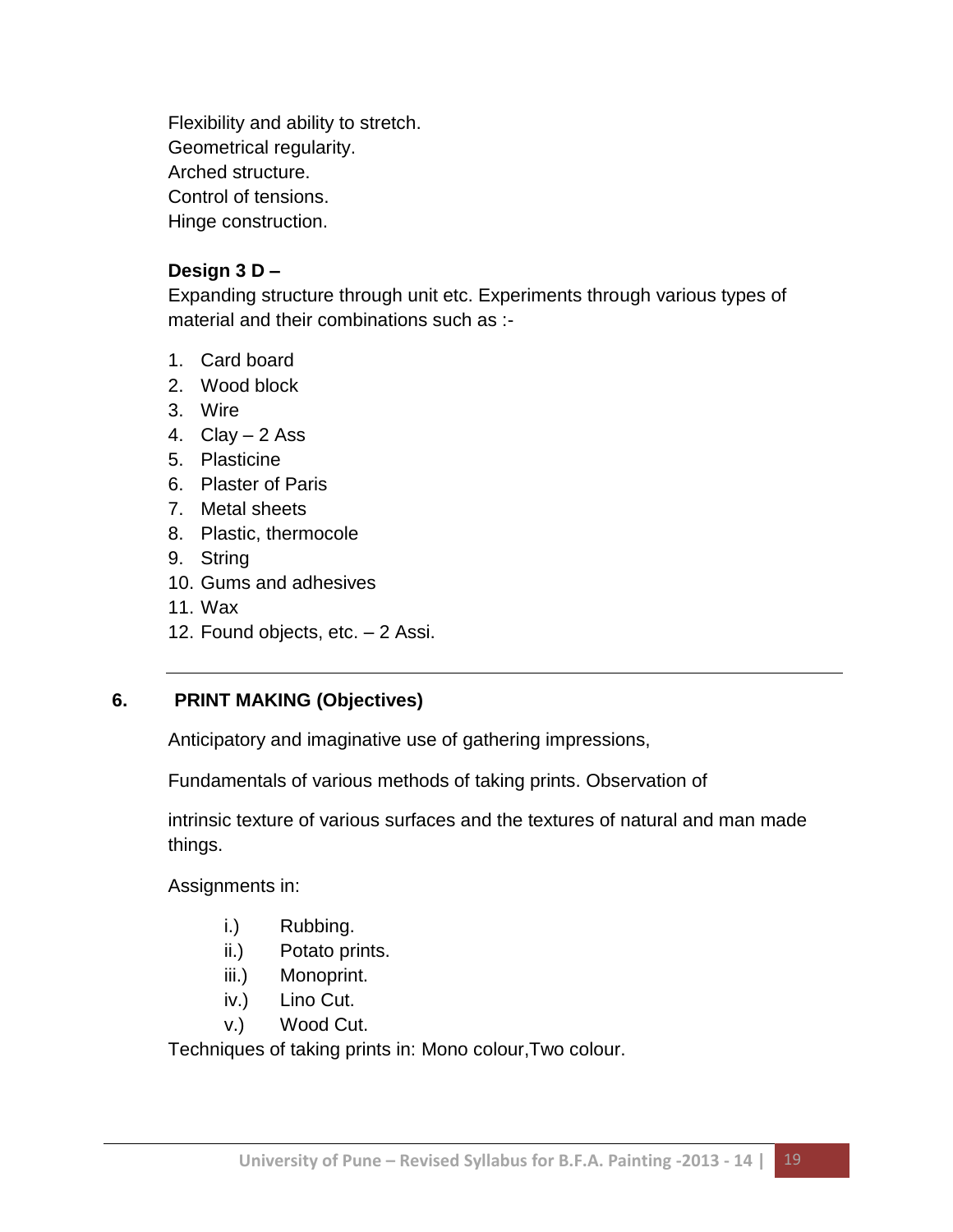Experience of : Hand printing with wood block, Printing through press, Methods of inking.

#### **Print Making-**

Texture forms different Surfaces (Pencil /Crayon /Colour)

- 1. Oil Paint / ink ( Water deep processes)
- 2. Glass Surface Various Experiment
- 3. Stencil
- 4. Colograph
- 5. Forex
- 6. Wood
- 7. Potato ,onion, lady Finger, Leaf Etc. (Nature Base)
- 8. Paper, Cloth, Thread, Poly thin, etc.(Manmade Base)

# **Not for Examination**

# **A. Drawing Form outdoor Sketching & Landscape (Objectives)**

• Indoor and outdoor Studies Landscape in pencil Crayons, pen and ink, Water, Colour rapid and time Sketching, Linear and massive Studies in Sketching.

# **B.** Assignment

- 1. Different places (Street, Market, Station ect.)
- 2. Animal, Birds (Zoo)
- 3. Tree
- 4. Vehicle
- 5. Statues
- 6. Architecture
- 7. Human Figure
- 8. Drawings Form old Masters
- 9. Museums

# **C. Computer –** Awareness of computer

Basic knowledge of computer, Web access

#### **D. Perspective-**

 **1**. One point, two point and three point etc (optical & Technical understanding)